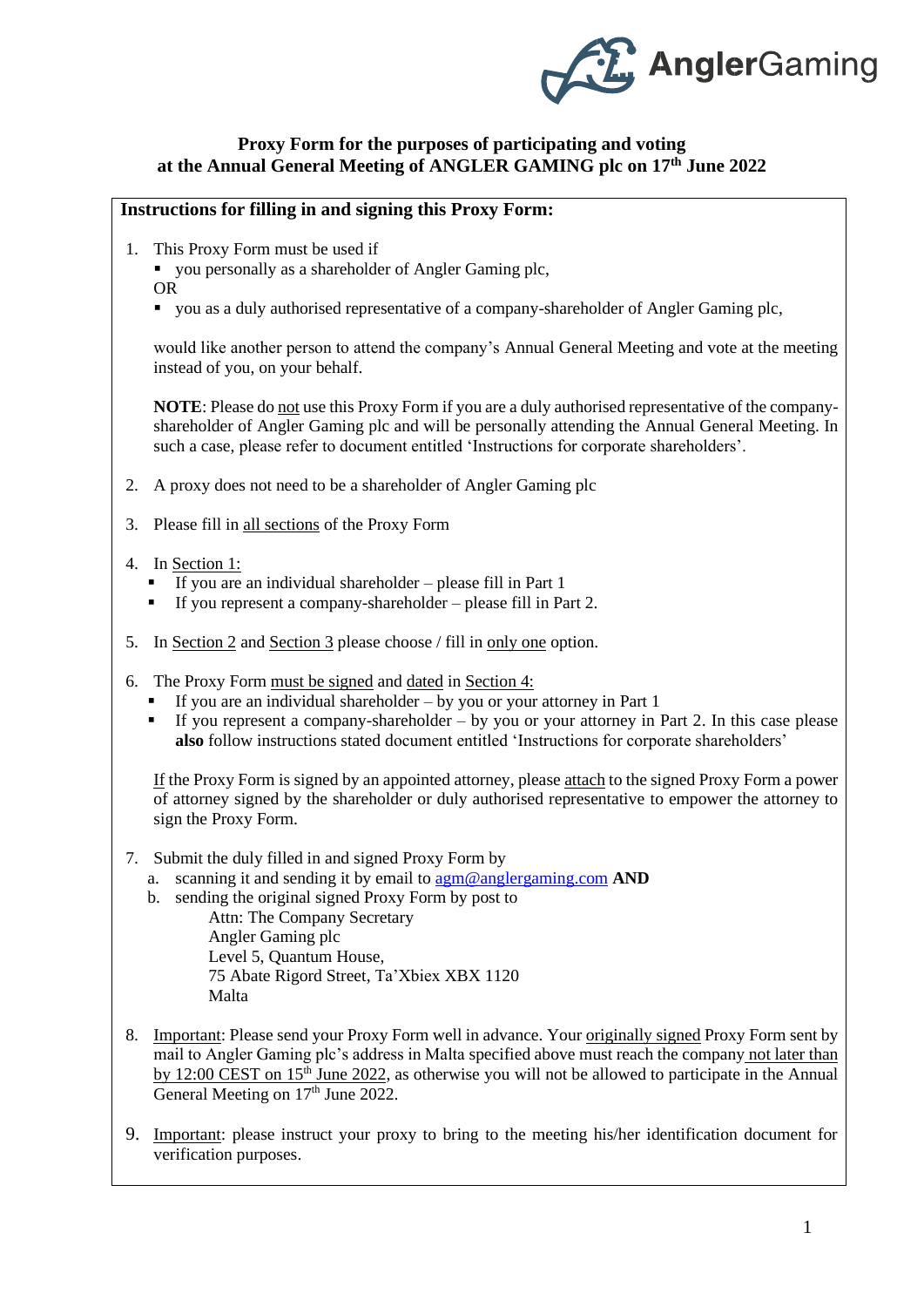

# **Proxy Form for the purposes of participating and voting at the Annual General Meeting of ANGLER GAMING plc**

| Section 1 – Shareholder details and holding                                     |                                                                                            |  |  |  |
|---------------------------------------------------------------------------------|--------------------------------------------------------------------------------------------|--|--|--|
| <i>Part 1</i> (to be filled in case of an individual shareholder)               |                                                                                            |  |  |  |
| Shareholder's name:                                                             | State your full name and surname, as stated in the shareholder register                    |  |  |  |
| Shareholder's passport:                                                         | State your passport number and the country of issue (i.e., your citizenship)               |  |  |  |
| Shareholder's address:                                                          |                                                                                            |  |  |  |
|                                                                                 | State your full address                                                                    |  |  |  |
| Shareholder's email:                                                            | Provide your email address                                                                 |  |  |  |
| Shareholder's shares:                                                           | State how many shares you hold in Angler Gaming plc                                        |  |  |  |
| Part 2 (to be filled in case of a corporate shareholder)<br>Shareholder's name: |                                                                                            |  |  |  |
| Shareholder's registration:                                                     | State the company-shareholder's name as stated in the shareholder register                 |  |  |  |
|                                                                                 | State the company-shareholder's registration number and the country of registration        |  |  |  |
| Shareholder's address:                                                          | State the company-shareholder's registered address                                         |  |  |  |
| Shareholder's representative:                                                   | State full name and surname of the authorised representative of the<br>company-shareholder |  |  |  |
|                                                                                 | State the authorised representative's passport number and citizenship                      |  |  |  |
|                                                                                 | State the authorised representative's position in the company-shareholder                  |  |  |  |
| Shareholder's email:                                                            | Please provide contact email address                                                       |  |  |  |
| Shareholder's shares:                                                           | Please state how many shares the company-shareholder holds in Angler Gaming plc            |  |  |  |